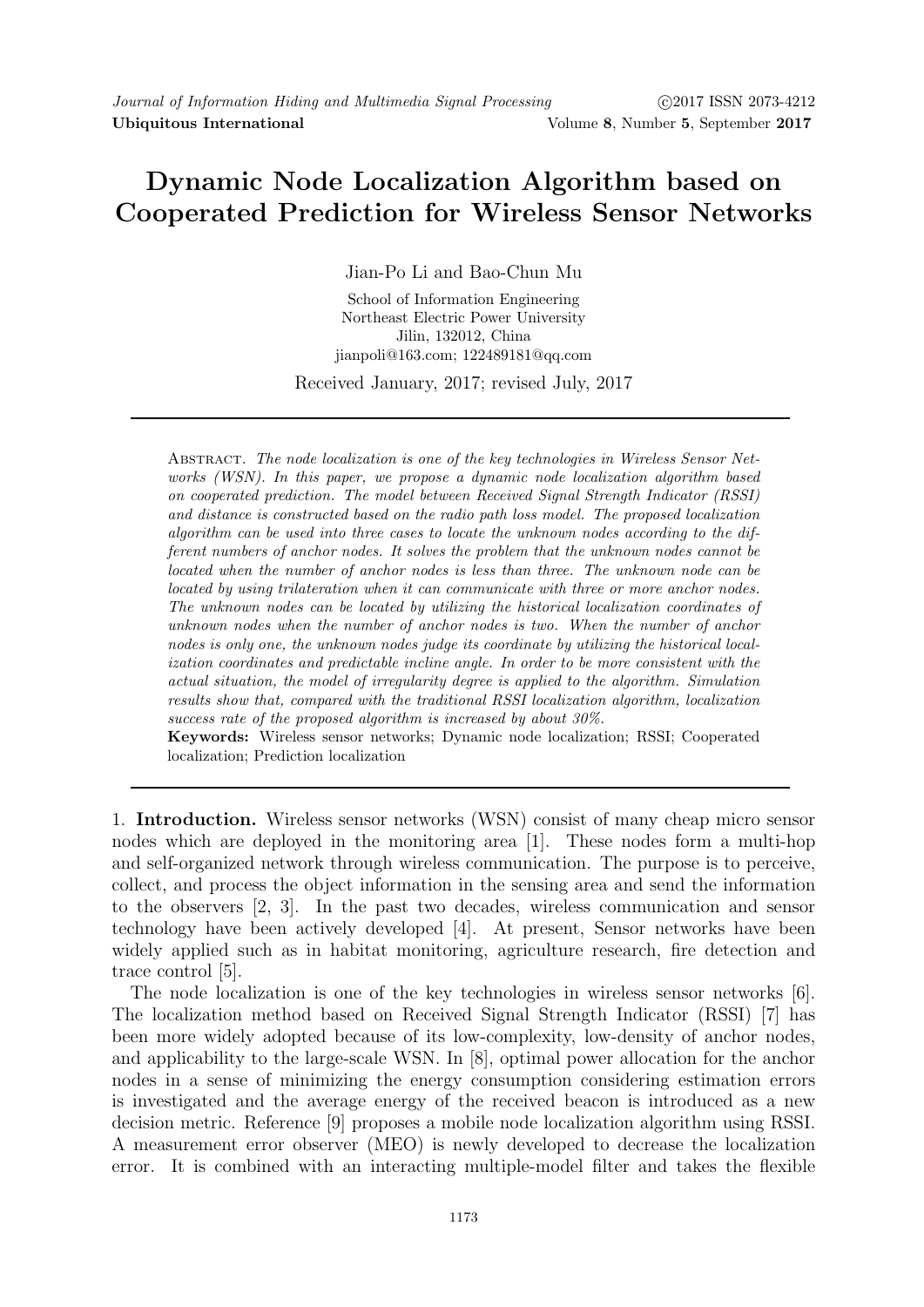dynamic model of the mobile node into consideration. Reference [10] proposes an improved RSSI-based localization algorithm through uncertain data mapping. Starting from an advanced RSSI measurement, the distributions of the RSSI data tuples are determined and expressed in terms of interval data. Then, a data tuple pattern matching strategy is applied to the RSSI data vector during the localization procedure. Reference [11] proposes a differential RSSI-3D localization algorithm. The algorithm is mainly divided into two steps: differential RSSI ranging algorithm to measure the distance between nodes; spherical shell localization method to compute the node coordinates. Reference [12] combines Monte Carlo localization algorithm with RSSI. RSSI measurement is applied to the observation model in the Monte Carlo method. Reference [13] proposes path planning scheme, which ensures that the trail of the mobile anchor node minimizes the localization error and guarantees that all of the sensor nodes can determine their locations. Reference [14] proposes an optimization localization in wireless sensor network based on multiobjective firefly algorithm (MFA). The localization model has made up two objective functions including the space distance constraint and the geometric topology constraint. There are other algorithms like flower pollination algorithm [15]. Although domestic and foreign scholars have proposed many kinds of improved methods for node localization, they did not apply for wireless sensor networks where all the anchor nodes and unknown nodes move randomly.

## 2. The ranging algorithm based on RSSI.

2.1. The basic principle of RSSI ranging algorithm. RSSI-based ranging algorithm uses the principle that attenuation of signal intensity changes with the distance to estimate the distance between nodes.

Within the wireless transmission process, Long-Distance Path Loss Model [16] is the theoretical model commonly. The path loss can be defined as

$$
PL(d_{ij}) = PL(d_0) + 10k \lg(d_{ij}/d_0) + X_{\sigma}
$$
\n(1)

where  $PL(d_{ij})$  is the path loss,  $d_{ij}$  is the distance between nodes i and j.  $d_0$  is the reference distance, typically  $d_0 = 1m$ .  $PL(d_0)$  is the path loss at the reference distance. k is the path loss exponent which changes with the environment. Usually we need to conduct numerous field of experimental measurements, the path loss exponent is closely related to the environment where the nodes are. In different environments, the measured value can be different.  $X_{\sigma}$  is a zero mean Gaussian random variable, typically  $\sigma = 4 \sim 6$ .

The RSSI by receiver is defined as

$$
P(d_{ij}) = P_T + G - PL(d_{ij}) = P_T + G - PL(d_0) - 10k \lg(d_{ij}/d_0) - X_{\sigma}
$$
 (2)

where  $P_T$  is transmitting power, G denotes the antenna gain,  $P(d_{ij})$  is the RSSI by the  $i<sup>th</sup>$  receive node with respect to the  $j<sup>th</sup>$  transmit node. Then, the distance between nodes  $i$  and  $j$  is

$$
d_{ij} = d_0 \cdot 10^{\frac{P_T + G - PL(d_0) - X_{\sigma} - P(d_{ij})}{10k}}
$$
\n(3)

When the unknown node can communicate with three or more anchor nodes, it can calculate its coordinates by using trilateration.

2.2. RSSI ranging experiment. To realize the localization algorithm based on RSSI, we conduct a lot of measurement experiments to obtain the actual relationship between RSSI and distance in the square, grassland, and woods respectively. We use the WLT2408Z and WAT2408Z of Xiao Wang Technology which are used as the two nodes. We totally conduct four experiments in different environments which are listed in Figure 1.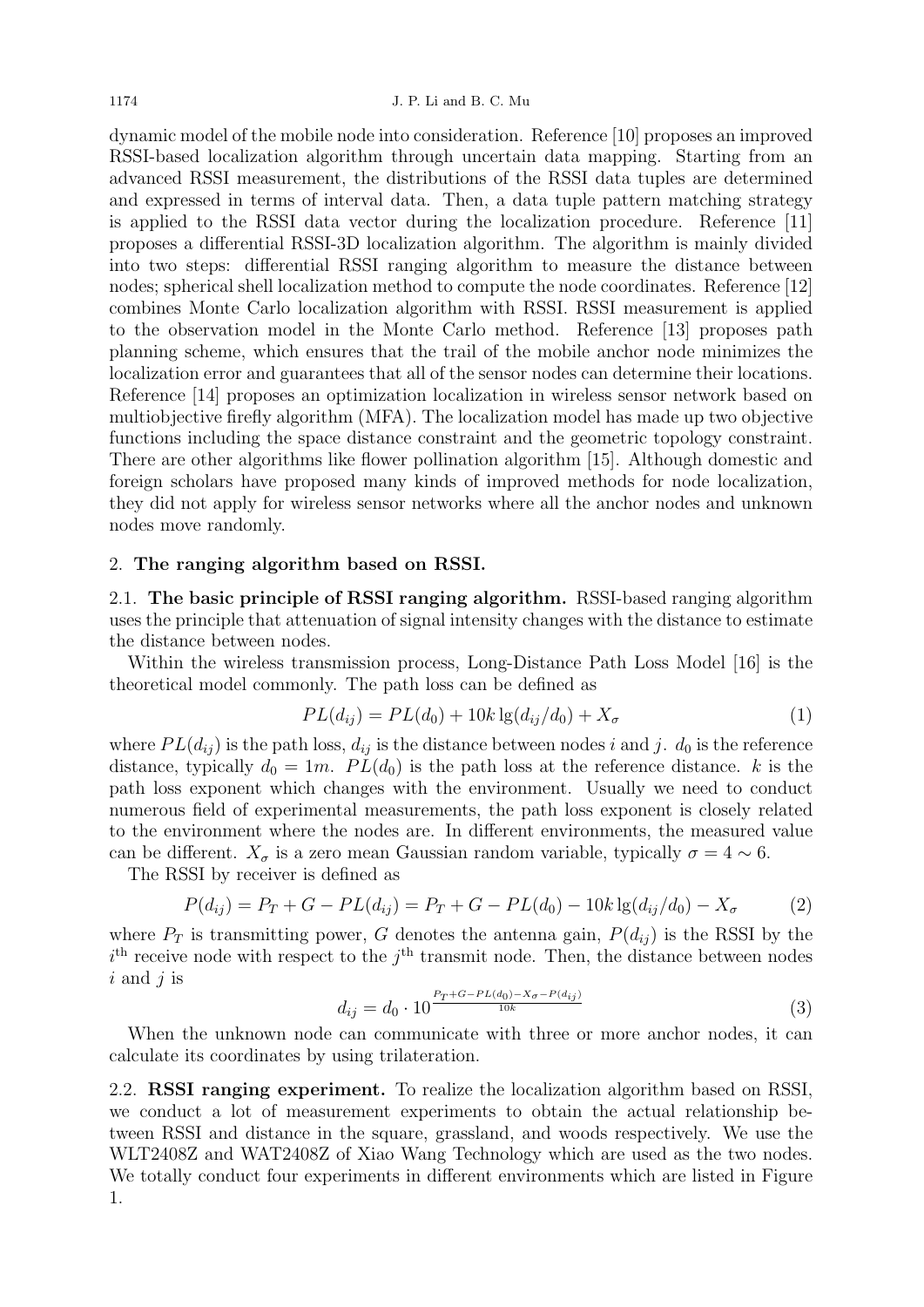

FIGURE 1. Raw data in different environments. (a) Raw data in the square; (b) Raw data in the grassland; (c) Raw data in the woods.

Table 1 shows the value of the path loss exponent and  $PL(d_0)$  obtained by the least square fitting of a large number of data in different environments.

TABLE 1. The path loss exponent k and path loss  $PL(d_0)$ 

|    | square   | grassland | woods                    |
|----|----------|-----------|--------------------------|
| ,, | $3.38\,$ | ບ.ບ∠      | $\overline{\phantom{a}}$ |
|    | $-94.0$  |           |                          |

3. Dynamic node localization algorithm based on cooperated prediction. In WSN, the anchor nodes carrying the global position system (GPS) can obtain their positions and broadcast their localization information including their ID and coordinates in the certain time intervals. According to equation (3), the unknown nodes calculate their distances to the anchor nodes after receiving RSSI. Because all the nodes move at any time, the number of anchor nodes which can communicate with the unknown node is different at different time.

Signal transmission irregularity is a ubiquitous phenomenon in WSN. The signal transmission irregularity is affected by emission signal of non-isotropic characteristics, signal path loss of continuous change, and the anisotropy factors of hardware equipment. So the transmission radius and packet loss in different signal propagation direction are different. The irregular signal transmission model, DOI model, is proposed in [17], which also defines an upper bound and a lower bound on the radio propagation range. In order to make the algorithm be more suitable in the actual situation, the DOI model is applied to the algorithm, which is shown as:

$$
P(d_{ij}) = P_T + G - PL(d_{ij}) = P_T + G - PL(d_0) - 10k \lg(d_{ij}/d_0) \times K_i
$$
 (4)

where  $K_i$  is different path loss in different transmission directions.

Besides the above factors, the signal transmission distance and the environment complexity have effect on the path loss of the signal transmission. Therefore we add the transmission radius and the environment factor into consideration and add the correction factor  $\eta$  to correct the path loss of the signal in all directions.

$$
K_{i} = \begin{cases} 1, & i = 0 \\ \eta = 1 + DOI \times k^{R} \\ K_{i-1} \pm \eta \times Rand \times DOI, & i = 1, 2, ..., 359 \\ |K_{0} - K_{359}| \le \eta \times DOI \end{cases}
$$
(5)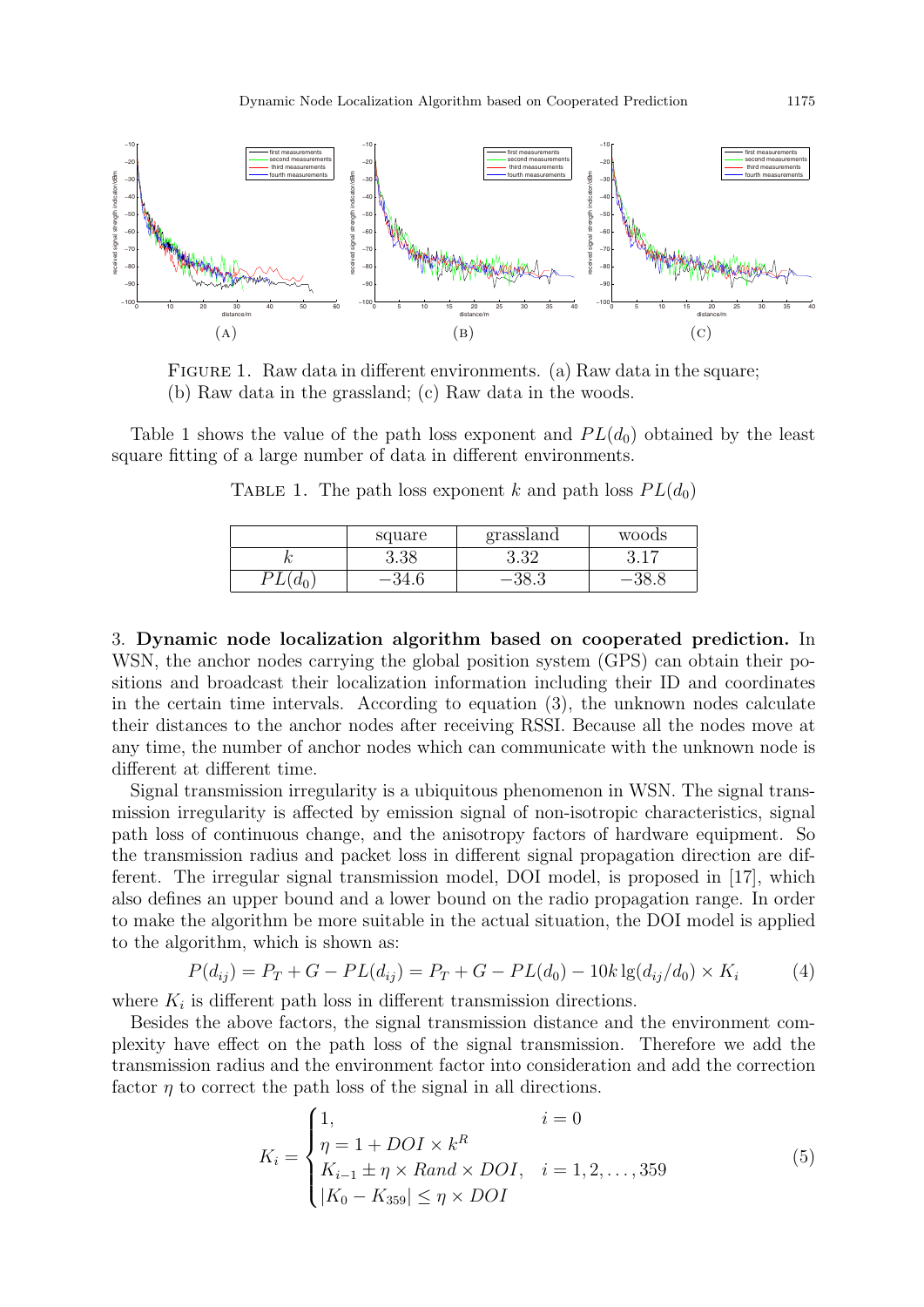where *Rand* follows Weibull distribution.

In DOI model, the actual received signal strength is in an irregular circular ring, the upper bound and lower bound of the signal can be replaced by a maximum distance and the minimum distance. Based on the large amount of data measured in the field, we can obtain the maximum distance by (6) and the minimum distance by (7).

$$
d_{ij\text{-min}} = d_0 \cdot 10^{\frac{P_T + G - PL(d_0) - P(d_{ij})}{10k_{\text{min}} K_i}}
$$
(6)

$$
d_{ij\text{-}\max} = d_0 \cdot 10^{\frac{P_T + G - PL(d_0) - P(d_{ij})}{10k_{\max} K_i}}
$$
(7)

We respectively measure the data in the cement ground square, asphalt pavement square, the square of the soil surface, and the ceramic tile face square when measuring the square data. We select the newly trimmed grassland, grassland with 5cm-high grass, grassland with 10cm-high grass, and grassland with 15cm-high grass to measure the data. When we measure the woods data, we select some different densities of the woods. From these experiments, we get the range of path loss exponent in different environments in the case of  $PL(d_0) = -34.6$  dBm, which are shown in Table 2.

Table 2. The range of the path loss exponent in different environments

|               | square  | grassland | woods |
|---------------|---------|-----------|-------|
| Maximum value | $3.6\,$ | ດ ອ1      | 3.55  |
| Minimum value | 3.36    | 3.46      |       |

Table 3 shows the measurement values of  $PL(d_0)$  when  $d_0 = 1m$ .

TABLE 3. The measurement values of  $PL(d_0)$  in different environments

|              | square    | grassland | woods |
|--------------|-----------|-----------|-------|
| Experiment 1 |           | -34       | -33   |
| Experiment 2 | -35       | -37       |       |
| Experiment 3 | $-35.5\,$ | –39       |       |
| Experiment 4 |           |           |       |

The localization algorithm can be used into three cases to locate the unknown nodes according to the different numbers of anchor nodes.

3.1. The unknown node can communicate with three or more anchor nodes. At time  $k$ , if the unknown node  $X$  can communicate with three or more anchor nodes, the unknown node will choose three anchor nodes whose RSSI are at the top three and calculate the maximum and minimum distance to the anchor nodes according to the equation (6) and (7). The unknown node will calculate their own coordinates by trilateration and save them. The specific process is as follows: Supposing the unknown node  $X$  separately obtains  $RSSI_A$ ,  $RSSI_B$ ,  $RSSI_C$  from anchor nodes  $A(x_A, y_A)$ ,  $B(x_B, y_B)$ ,  $C(x_C, y_C)$  and utilizes the distance transforming model to get the maximum and minimum distances  $d_A$ and  $d_a$ ,  $d_B$  and  $d_b$ ,  $d_C$  and  $d_c$ . So there forms three circular ring whose centers are anchor nodes A, B, C separately. The center of overlapping area of the three circular rings is the position of the unknown node as shown in Figure 2. The position of unknown node can be described as:

$$
\begin{cases} d_a \le \sqrt{(x - x_A)^2 + (y - y_A)^2} \le d_A \\ d_b \le \sqrt{(x - x_B)^2 + (y - y_B)^2} \le d_B \\ d_c \le \sqrt{(x - x_C)^2 + (y - y_C)^2} \le d_C \end{cases} \tag{8}
$$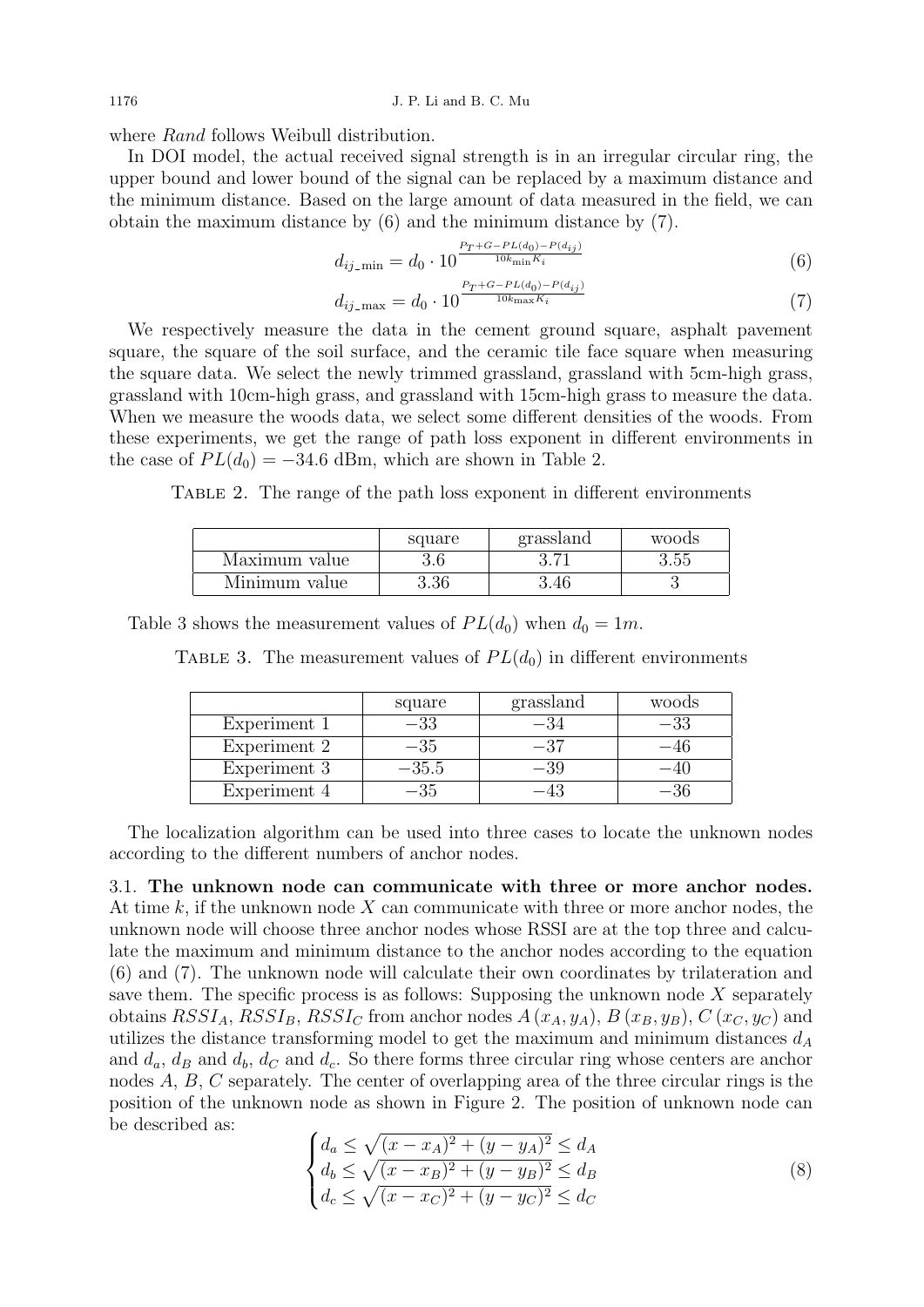

FIGURE 2. Using three anchor nodes to locate the unknown node

Anchor nodes and unknown nodes move according to their preseted speed and angle. At time  $k + 1$ , the unknown nodes can re-judge the number of anchor nodes which can communicate with, then repeat localization operation.

3.2. The unknown node can communicate with two anchor nodes. At time  $k$ , if the unknown node  $X$  can only communicate with the anchor node  $A$  and  $B$ , which is listed in Figure 3, X can't locate itself by trilateration. Supposing the moving speed of unknown node is v and it has been located successfully at time  $k-1$ . The coordinate at time  $k-1$ is  $(x_{k-1}, y_{k-1})$ . At time k, the maximum distances between the unknown node X and the anchor nodes A and B are  $d_A$  and  $d_B$ , the minimum distances between the unknown node X and the anchor nodes A and B are  $d_a$  and  $d_b$ . So there form two circular rings whose centers are anchor nodes A, B separately. The centers of two overlapping area are  $X_1(x_1, y_1)$  and  $X_2(x_2, y_2)$  respectively. At time  $k-1$ , the distances between the unknown node X and  $X_1, X_2$  are  $d_1$  and  $d_2$ . At time k, we can locate X by comparing speed and  $d_1, d_2$ . if  $|d_1 - v| < |d_2 - v|$ , the X coordinate equals  $X_1$  coordinate; if  $|d_2 - v| < |d_1 - v|$ , the X coordinate equals  $X_2$  coordinate.



FIGURE 3. Using 2 anchor nodes to locate the unknown node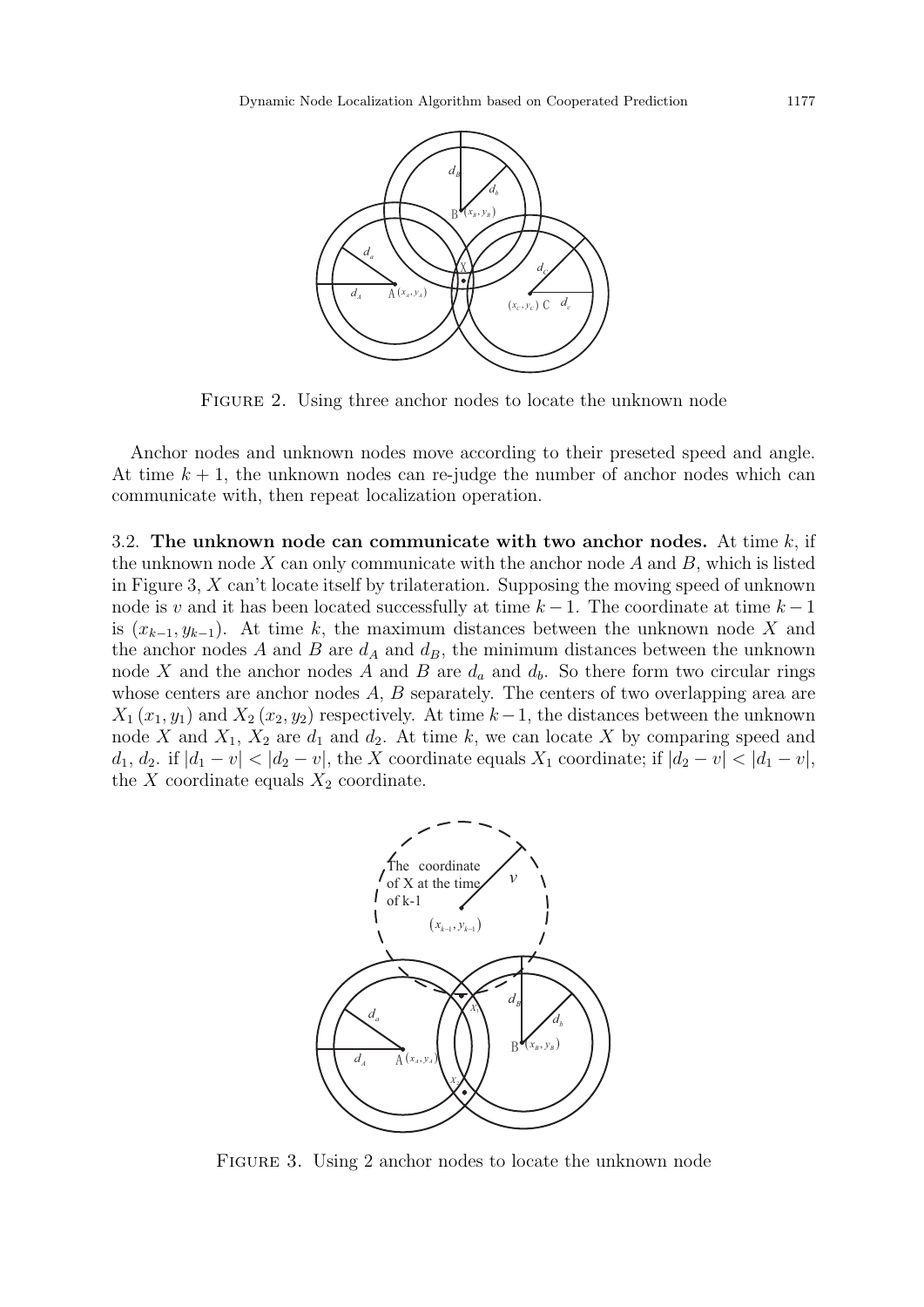3.3. The unknown node can communicate with only one anchor node. In this situation, the algorithm uses grey model (GM) to predict the moving direction of the unknown nodes. At time k, the unknown node  $X$  can communicate with only one anchor node A, the speed of the unknown node is  $v$ . It has been located successfully from  $(k-n)$ <sup>th</sup> moment to  $(k-1)$ <sup>th</sup> moment.  $\theta_i = (\theta_{k-n}, \theta_{k-n+1}, \cdots, \theta_{k-1})$  is the first *n* moments coordinate incline angle set. Where  $\theta_i = \arctan(y_i/x_i)$ . A set of value difference of adjacent angle  $\Delta\theta_i = (\Delta\theta_1, \Delta\theta_2, \cdots, \Delta\theta_{n-1})$  can be obtained by two adjacent elements subtraction. The  $n-1$  angle differences can be obtained to predict  $n<sup>th</sup>$  angle difference so as to calculate the incline angle of the unknown node at time  $k$ . here take the angle difference sequence as the original sequence, we can get  $\theta_k$  by GM.

There are two circles. The first one's centre is the X coordinate at time  $k - 1$ . Its radius is speed v. The second is a circular ring. Its centre is anchor node A at time k. Its radius ranges from  $d_A$  to  $d_a$ . The overlapping areas are two curves. Their centers are  $X_1$ and  $X_2$ . The X coordinate is one of them at time k. The incline angle of the Line L is the incline angle of the unknown node  $(\theta_k)$ . The unknown node X can be located by judging the distances between  $X_1, X_2$  and line L. The coordinate of the unknown node is the one who is closer to line L among  $X_1$  and  $X_2$ . As shown in Figure 4, the X coordinate equals  $X_2$  coordinate at time k.



FIGURE 4. Using one anchor node to locate the unknown node

4. Experimental simulation and analysis. In the beginning of the simulation, this paper first describes two definitions. The localization success rate is the ratio of the number of unknown nodes that can be located and the number of all unknown nodes. The relative error is the error between locating position and real position for the unknown nodes, which is described as times the distance of communication radius.

In Matlab7.0, 400 nodes, including 120 anchor nodes, are distributed randomly in an area of  $300 \text{m} \times 300 \text{m}$ . The communication radius is  $20 \text{m}$ . The maximum moving speed is  $1.4 \text{m/s}$ . The maximum moving angle is  $\pm 22.5^{\circ}$ .

Figure 5 shows the success rate of the traditional RSSI localization algorithm and the proposed localization algorithm based on cooperated prediction. The success rate of new localization algorithm increases from 25% to 50% before the first ten rounds. Then the localization success rate has been maintained at around 50%. The reason is that the proposed localization algorithm can solve the problem that the unknown nodes cannot be located when the number of anchor nodes are less than three.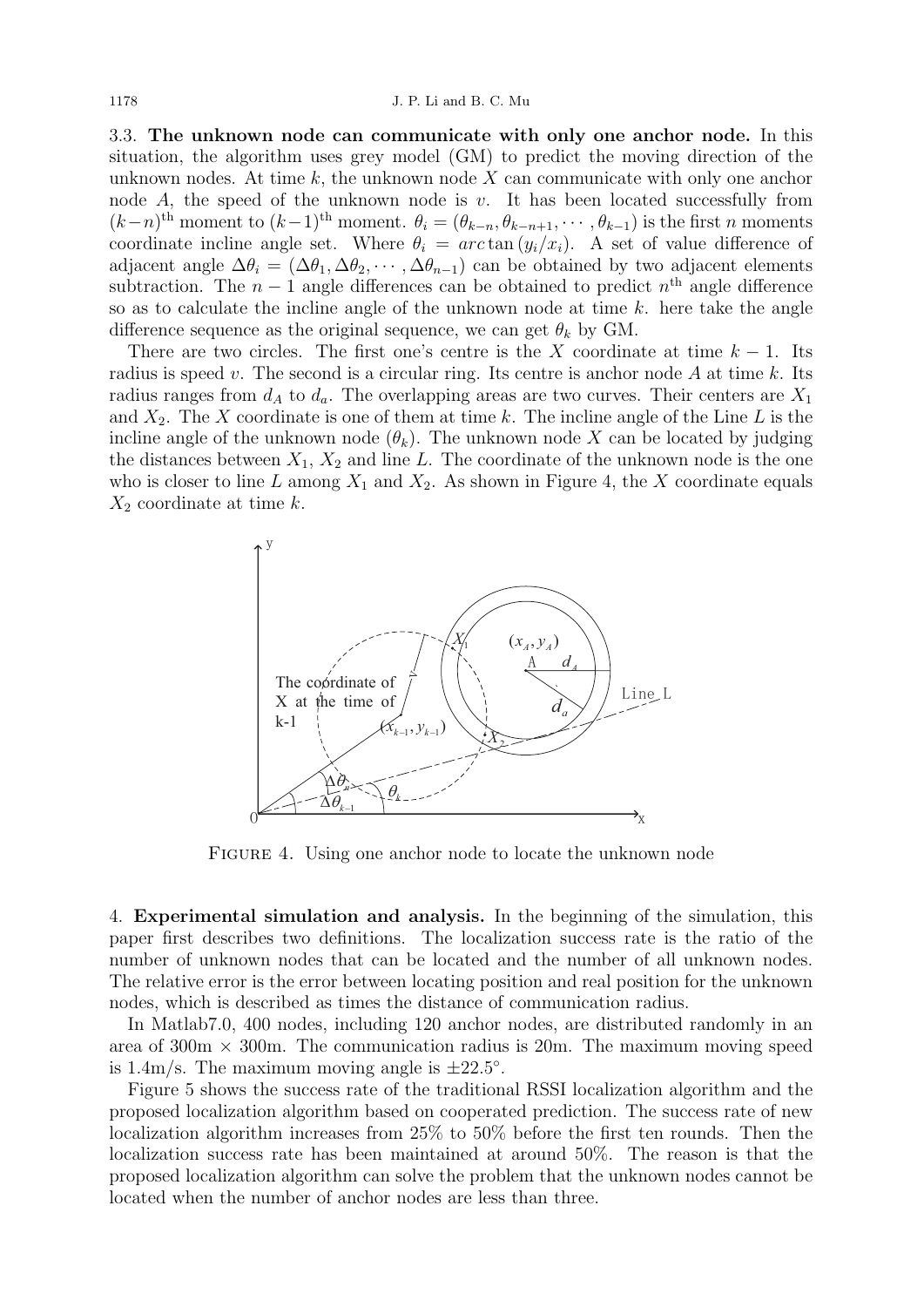

Figure 5. Localization success rate comparison

Figure 6 shows the average localization error of the traditional RSSI localization algorithm and the proposed localization algorithm based on cooperated prediction. The average relative error per each round of the improved algorithm is 0.54 improved by 24%. It is due to the introduction of moving speed and direction of prediction, with the increase of the localization success rate, the relative localization error will inevitably increase.



FIGURE 6. Comparison of average relative error

Figure 7 shows the effect of communication radius on localization success rate. When the communication radius becomes larger, the localization success rate becomes higher. When the communication radius is 40m, the localization success rate is nearly 100%. Only the individual isolated nodes cannot be located.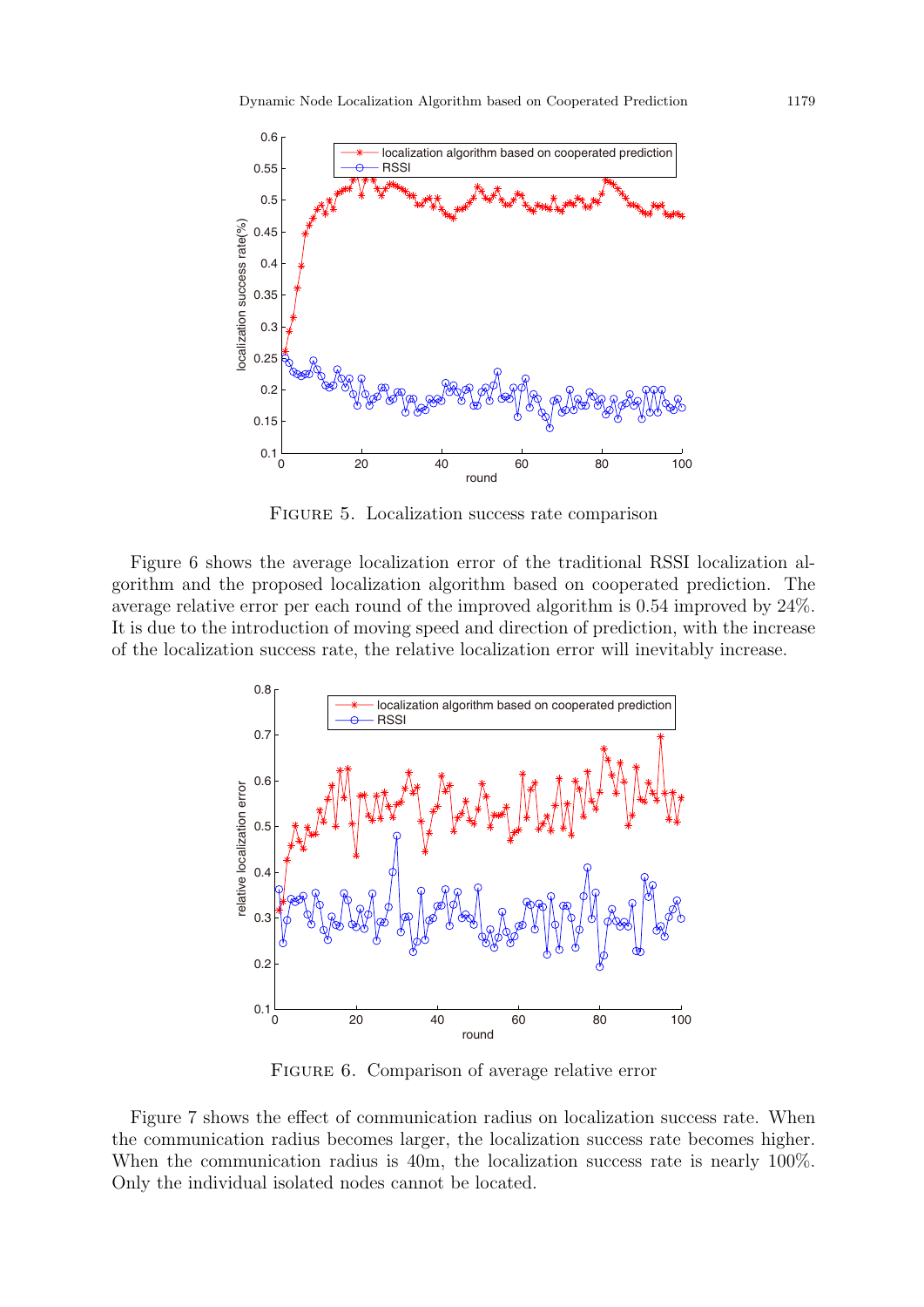

Figure 7. The effect of communication radius on localization success rate

Figure 8 shows the effect of the communication radius on relative localization error. The smaller the communication radius is, the greater the average relative error is. When the communication radius is 10m, the average relative error is 0.65. When the communication radius is 40m, the average relative error is 0.25. The smaller communication radius is, the larger fluctuation of the relative error of each round is. It is because when the communication radius is larger, the unknown node can communicate with more anchor nodes, thus the unknown node localization error will be smaller.



Figure 8. The effect of communication radius on relative localization error

Figure 9 shows the effect of moving speed on localization success rate. The average localization success rate ranges from  $49\%$  to  $54\%$  in different speeds. So the effect of moving speed on the localization success rate is not very large. The reason is that maximum speed of all nodes are the same, isolated nodes may well find the anchor nodes. This shows that the algorithm has a good adaptability to moving speed.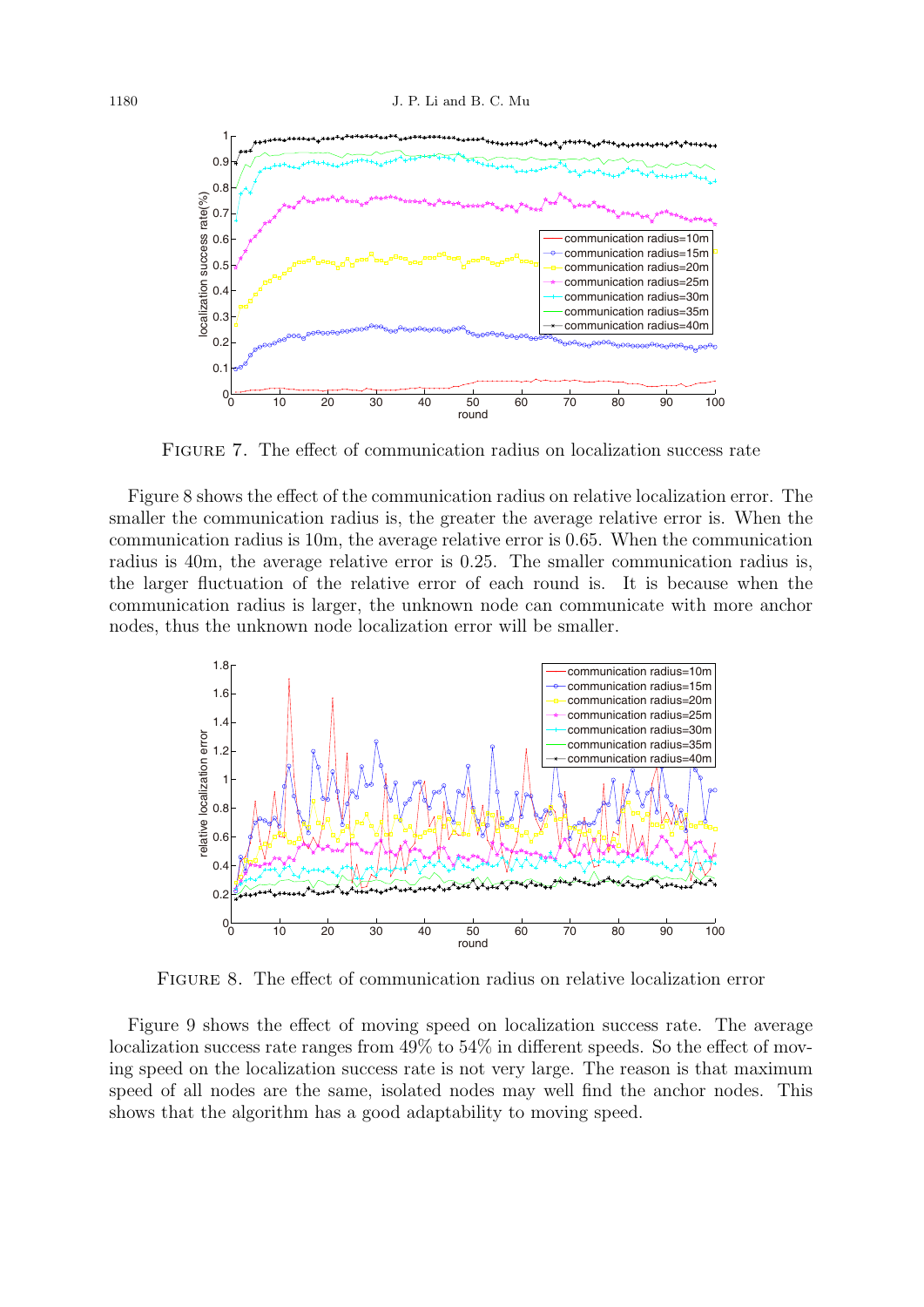

FIGURE 9. The effect of moving speed on localization success rate

Figure 10 shows the effect of moving speed on relative localization error. With the increase of the number of rounds, relative localization error fluctuates in the range of 0.5 to 0.9. The effect of moving speed on relative localization error is not obvious. So the algorithm has a good adaptability to moving speed.



FIGURE 10. The effect of moving speed on relative localization error

5. Conclusion. This paper proposes a moving node localization algorithm based on cooperated prediction for wireless sensor networks. In order to obtain more actual parameters, we adopt fitting method to get distance-power transforming model. In this paper, RSSI localization algorithm is applied in wireless sensor networks where all anchor nodes and unknown nodes move randomly. The unknown node can be located by using trilateration when it can communicate with three or more anchor nodes. The unknown node can be located by utilizing the historical localization coordinates of unknown nodes when it can communicate with two anchor nodes. When the unknown node can communicate with only one anchor node, it judges its coordinate by utilizing the historical localization coordinates and predictable incline angle. Therefore the algorithm successfully solves the problem that the unknown nodes cannot be located when the number of anchor nodes